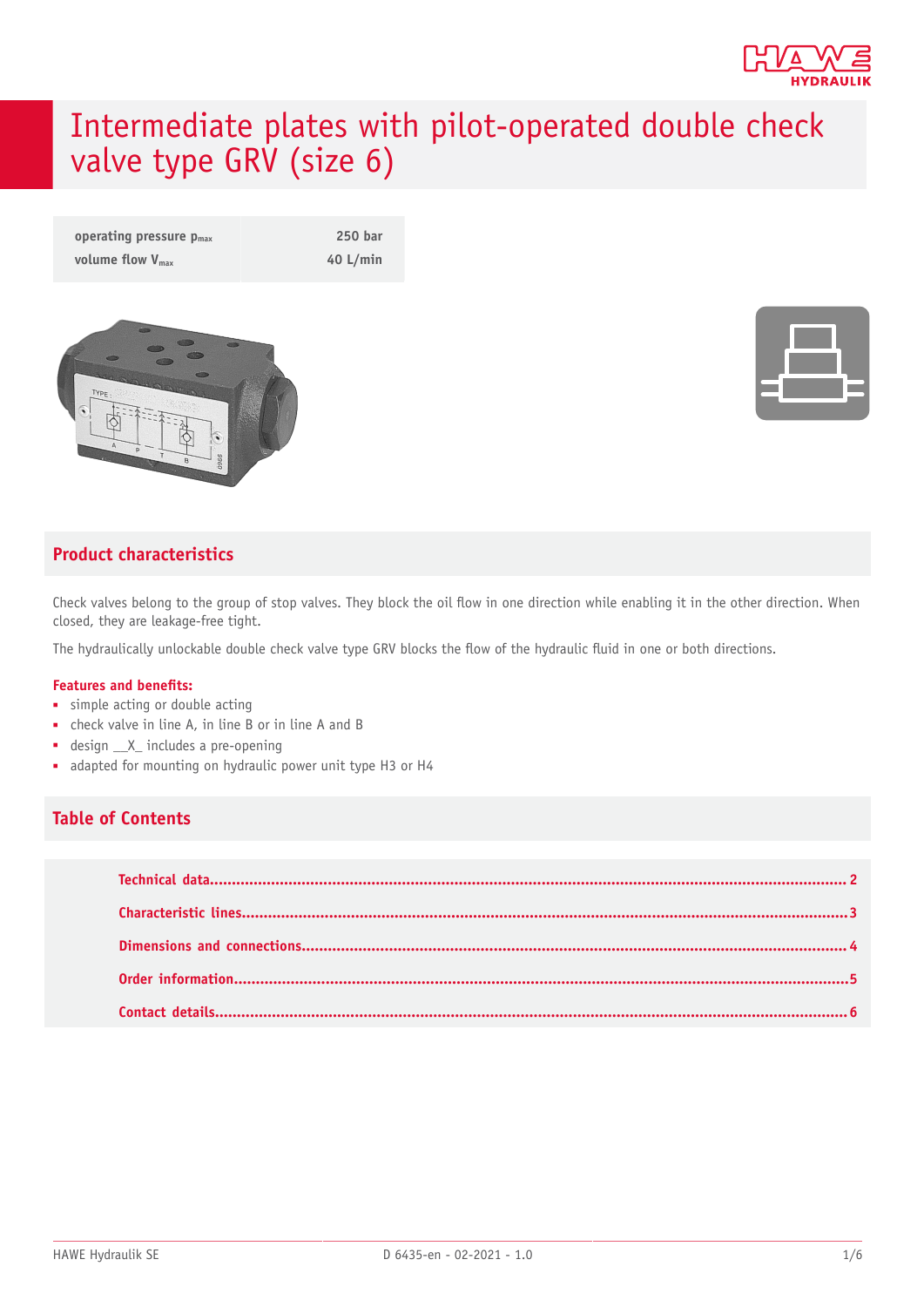

# <span id="page-1-0"></span>**Technical data**

#### **General**

| type                | seated valve               |
|---------------------|----------------------------|
| design              | intermediate plate valve   |
| weight              | 1.0 kg                     |
| ambient temperature | $-30$ to $+50$ °C          |
| mounting position   | arbitrary                  |
| connection size     | ISO 4401-03-02-0-05 (NG06) |

### **Hydraulic parameters**

Hydraulic fluid: mineral oil according to DIN 51524, other media on request

| max. operating pressure         | 250 bar                                                      |
|---------------------------------|--------------------------------------------------------------|
| max. volume flow                | GRV_ZP06N:<br>$40$ L/min<br>GRV_ZP06X:<br>$25 \text{ L/min}$ |
| hydraulic fluid temperature     | $-25$ to $+70$ °C                                            |
| viscosity                       | 10-600 mm <sup>2</sup> /s                                    |
| permissible degree of pollution | max. class 22/19/16 according ISO 4406                       |
| filter recommendation           | filter retention rate $\beta_{25} > 75$                      |
| progression ratio               | GRV ZPO6N: 1:4<br>GRV_ZP06X: 1:12.5                          |
| opening pressure                | min. 1 bar                                                   |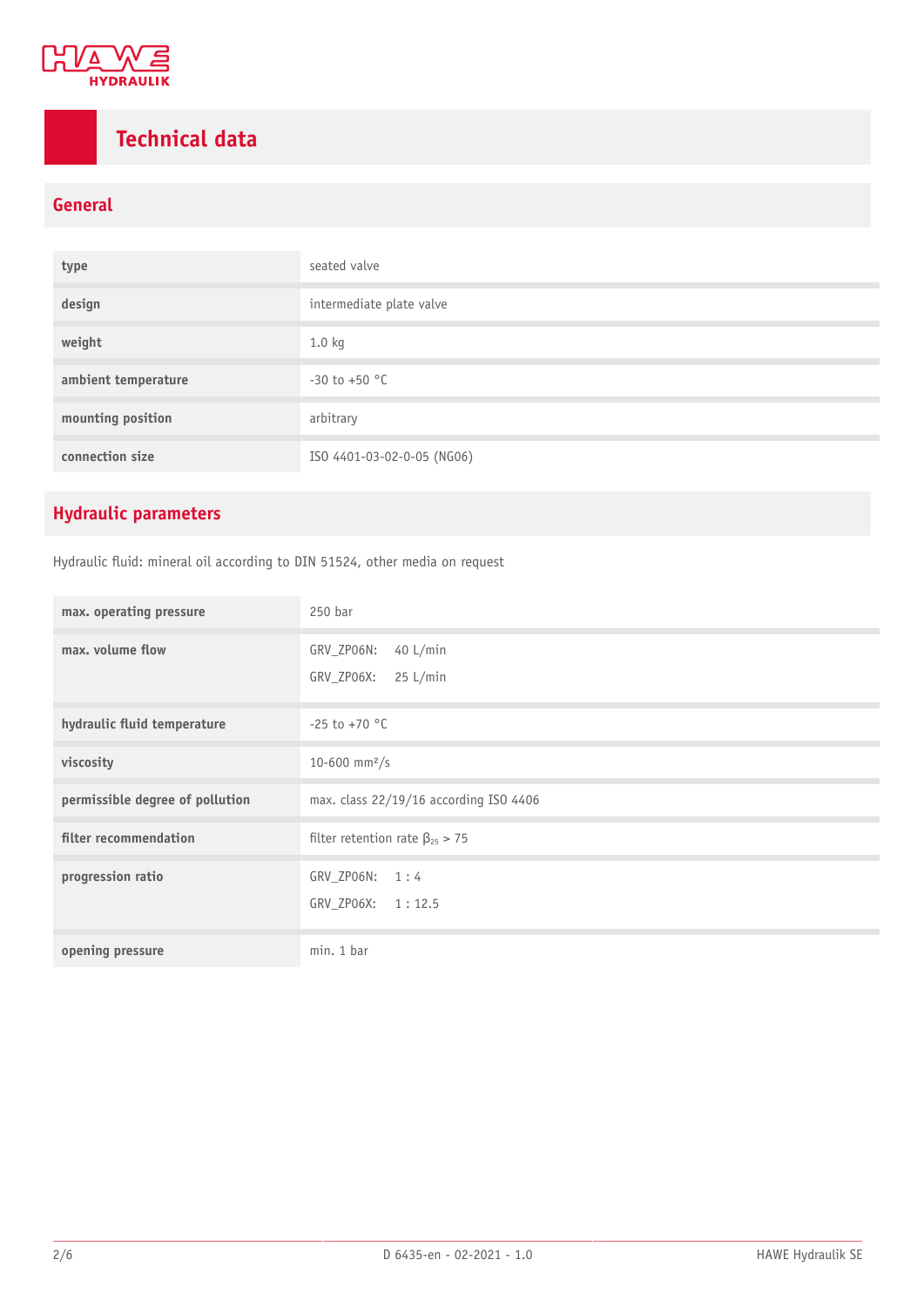

## <span id="page-2-0"></span>**Characteristic lines**



measured at +50 °C temperature of hydraulic fluid, viscosity 35 mm<sup>2</sup>/s, tolerance ±5 %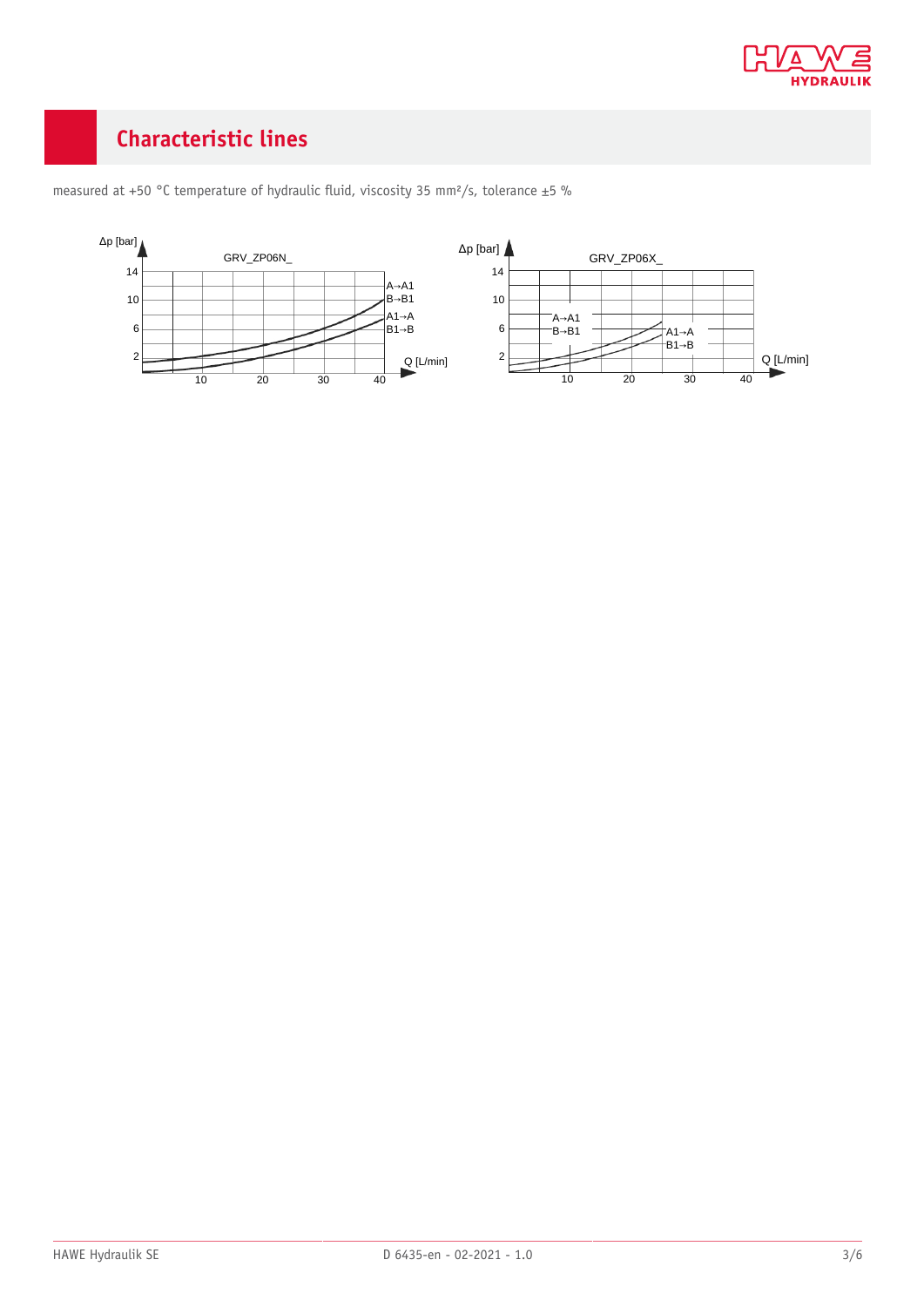

## <span id="page-3-0"></span>**Dimensions and connections**

Dimensions are given in mm.







4 O-rings 9.25 x 1.78 are included in the delivery.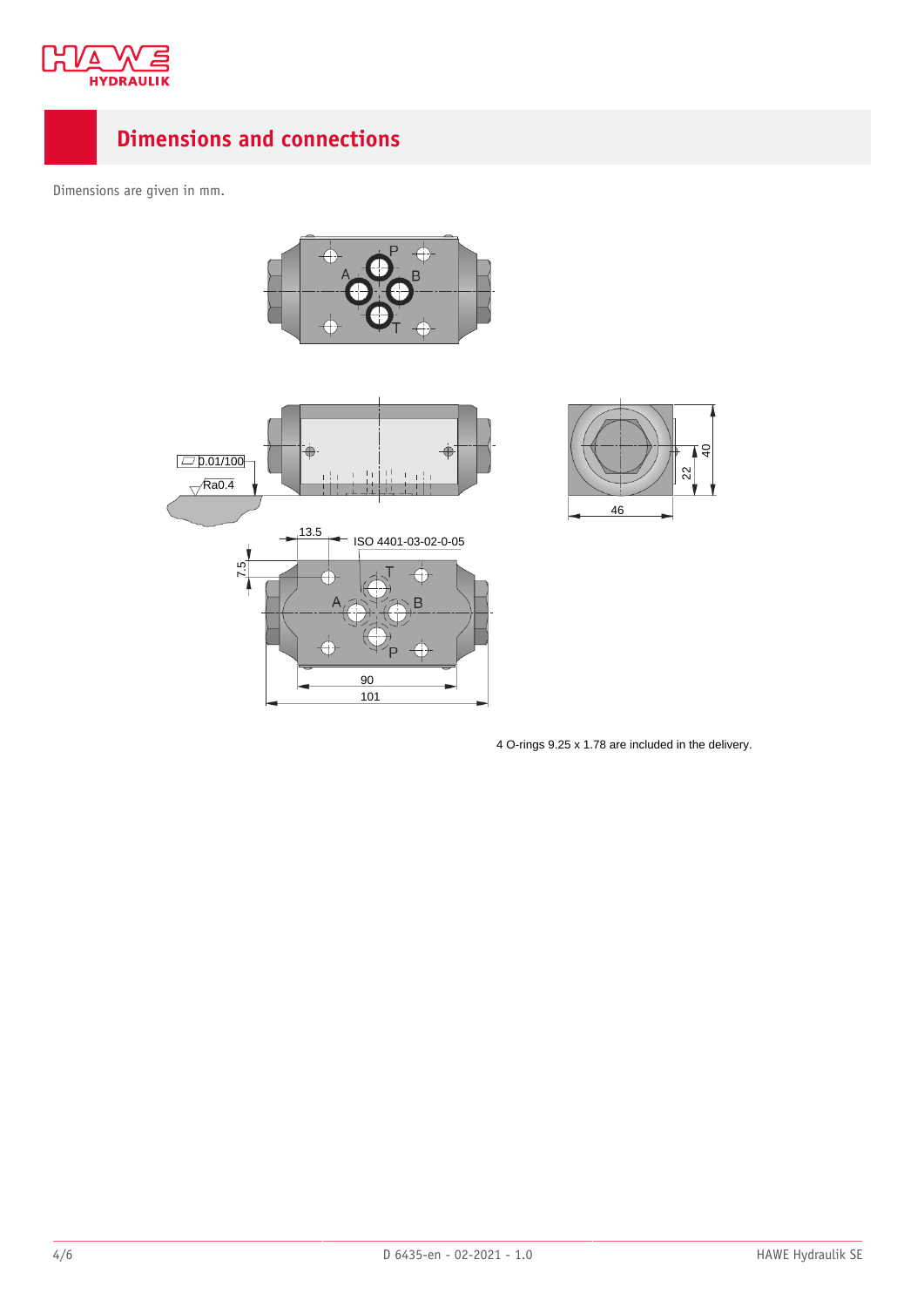

## <span id="page-4-0"></span>**Order information**

#### **Type code**



**type** pilot-operated double check valve